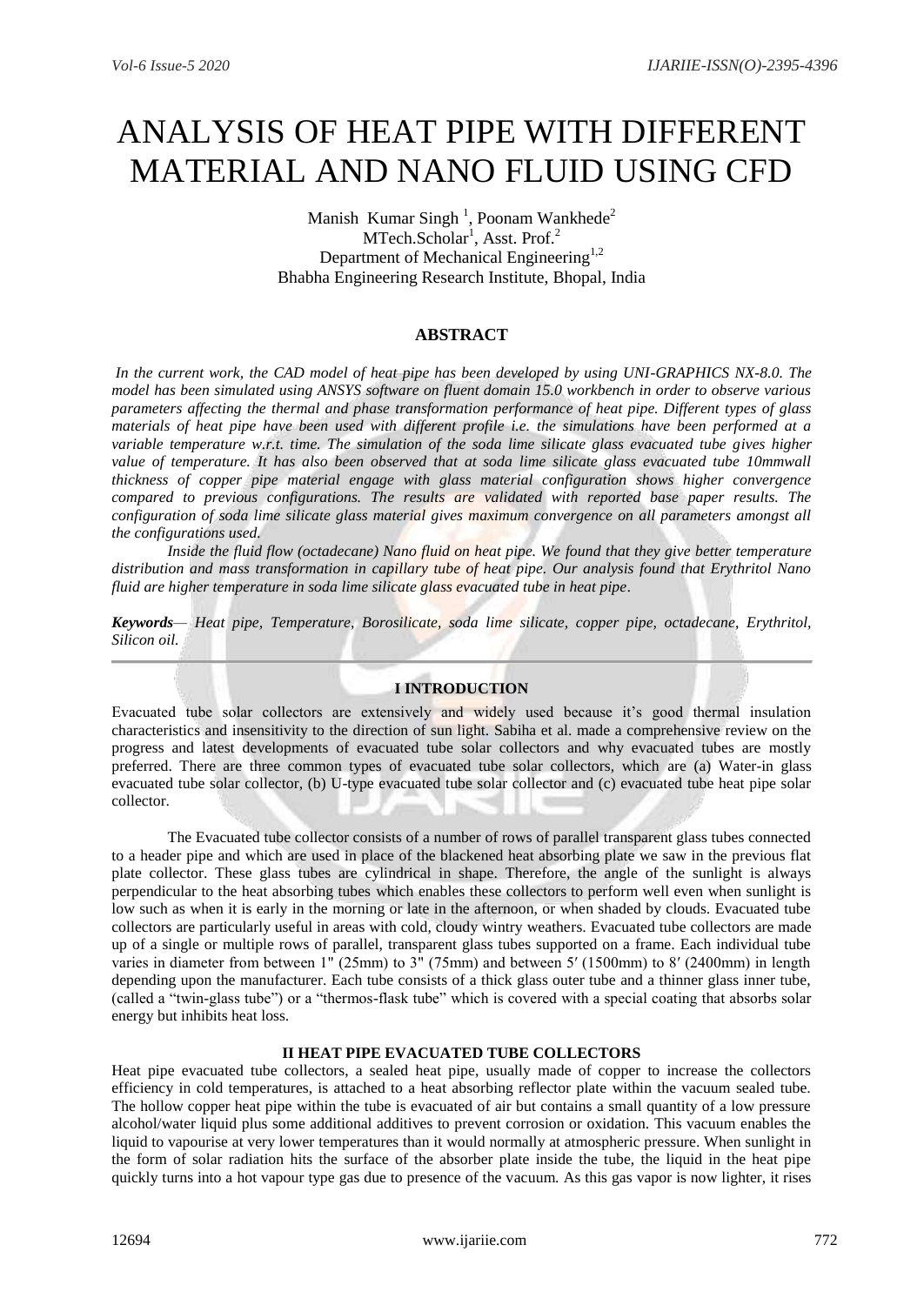up to the top portion of the pipe heating it up to a very high temperature. The top part of the heat pipe, and therefore the evacuated tube is connected to a copper heat exchanger called the "manifold". When the hot vapors still inside the sealed heat tube enters the manifold, the heat energy of the vapor is transferred to the water or glycol fluid flowing through the connecting manifold. As the hot vapourlooses energy and cools, it condenses back from a gas to a liquid flowing back down the heat pipe to be reheated. The heat pipe and therefore the evacuated tube collectors must be mounted in such a way as to have a minimum tilt angle (around 30o) in order for the internal liquid of the heat pipe to return back down to the hot absorber plate at the bottom of the tube. This process of converting a liquid into a gas and back into a liquid again continues inside the sealed heat pipe as long as the sun shines. The main advantage of Heat Pipe Evacuated Tube Collectors is that there is a "dry" connection between the absorber plate and the manifold making installation much easier than with direct flow collectors. Also, in the event an evacuated tube cracking or breaking and the vacuum are becoming lost the individual tube can be exchanged without emptying or dismantling the entire system. This flexibility makes heat pipe evacuated tube solar hot water collectors ideal for closed loop solar designs as the modular assembly allows for easy installation and ability to easily expand by adding as many tubes as you want.

### **III MODELING AND ANALYSIS**

### **3.1. CAD Modelling**

CAD model is made by using CAD software to perform FEA, CAD model may be 2D or 3D.

**Type of solver**: we have to choose the solver from pressure based or density based.

- **Physical model**: there are several types of physical models, we have choose one from them like multiphase, energy, viscous, etc.
- **Material property**: choose the material property of fluid and solid body.
- **Boundary condition**: Define the desired boundary condition for the problem i.e. radiation etc.

### **3.2 Solution**

- Solution method: choose the solution method to solve the problem i.e. first order, second order.
- Solution initialization: Initialized the solution to get the initial solution for the problem.
- Run Solution: Run the solution by providing no. of iteration to perform.

#### **3.3 Post Processing**

For viewing and interpretation of result, this can be viewed in various formats like graph, value, animation etc.

#### **Step – 1**

Analysis of heat pipe with different material and nano fluid using CFD

### **3.4 Pre Processing**:

**CAD Model**: Generation of 3D model by using UNIGRAPHICS – NX 8.0 and exporting to the PARASOLID format and then import in ANSYS fluent 15.0



**Fig. 3.1** CAD model of heat pipe.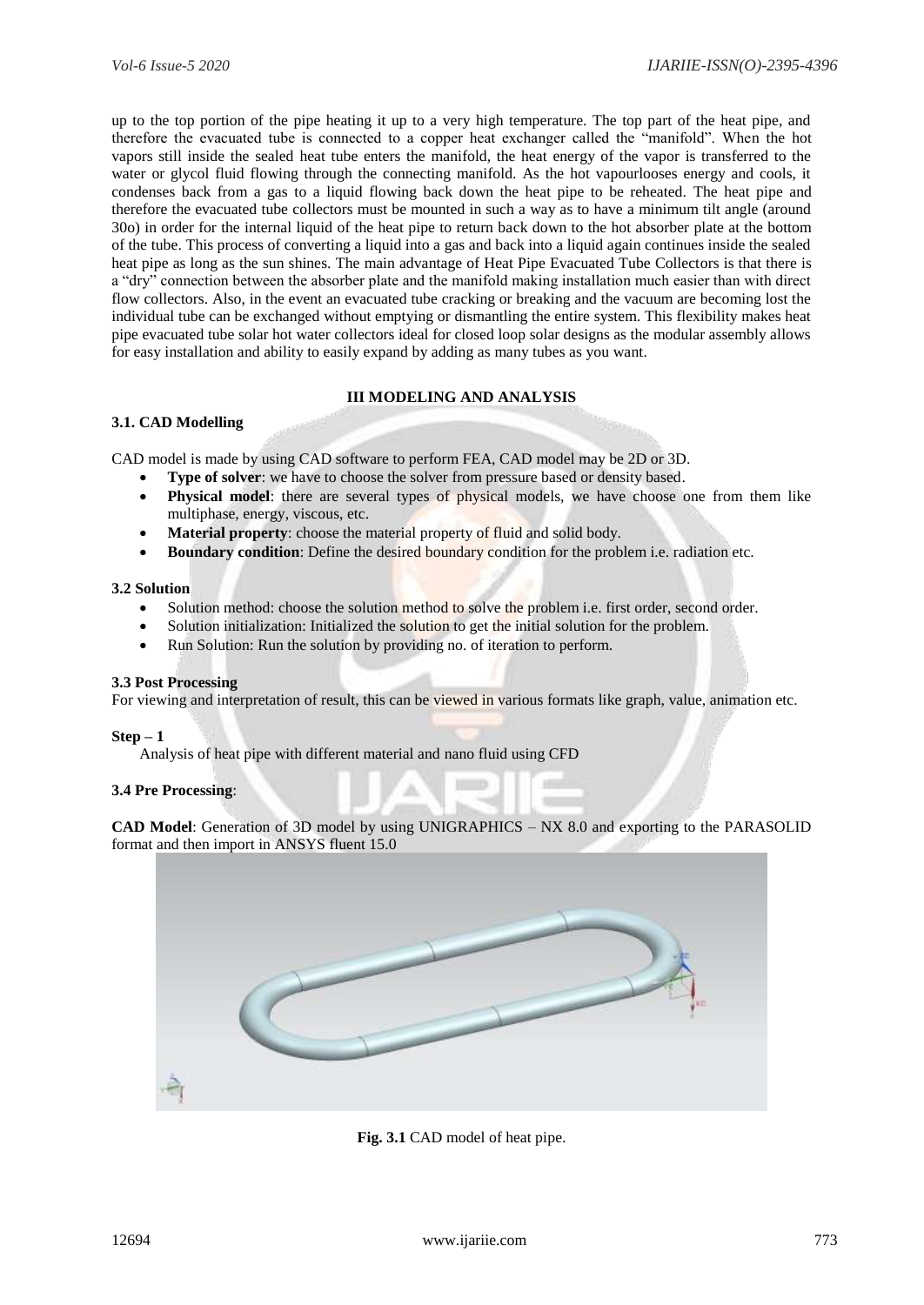### **Step - 2** Meshing of the Domain Go to meshing - generate mesh

| <u>.</u>        | 2727 |
|-----------------|------|
| <b>Nodes</b>    | 2121 |
| <b>Elements</b> | 5805 |

Total number of nodes is 27271 and an element is 5805 which have been employed for the analysis of heat pipe.



**Figure 3.2** Meshed domain of heat pipe.

# **Step – 3**

Fluent setup:

After mesh setup generation define the following steps in the ANSYS fluent 15.0

- Problem type  $-3D$  solid
- Type of solver pressure
- Physical model viscous K-epsilon two equation turbulence model
- Mixture volume of fraction

# **3.5 SOLUTION**

Solution Method

Pressure – Velocity – Coupling – Scheme – Simple

- Pressure standard pressure
- Momentum  $-2^{nd}$  order
- Turbulence kinetic energy  $2<sup>nd</sup>$  order
- Turbulence dissipation rate  $2<sup>nd</sup>$  order

### **Step - 4**

## **Solution Initialization**

**Run Solution** 

Run the solution by giving 500 no. of iteration for solving the convergence.

### **Post processing**

For viewing the interpret of result, the result can be viewed in various formats like graph, value, animations etc.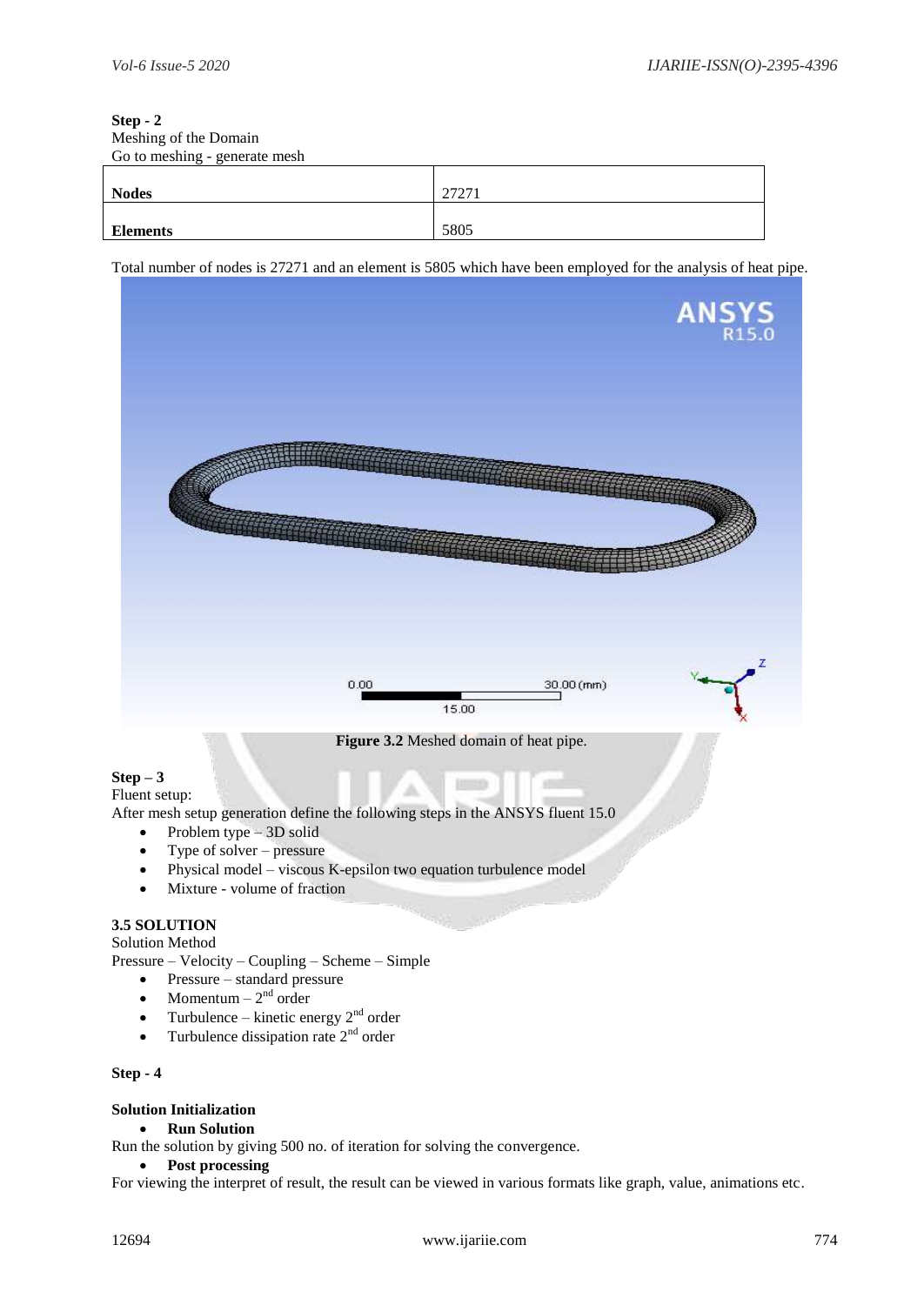| <b>Table 3.1:</b> Materials Properties |                           |                          |                        |  |  |
|----------------------------------------|---------------------------|--------------------------|------------------------|--|--|
| <b>Properties</b>                      | <b>Phosphate silicate</b> |                          |                        |  |  |
| Density, $\rho$                        | 2230 Kg/m <sup>3</sup>    | $2530$ Kg/m <sup>3</sup> | 2585 Kg/m <sup>3</sup> |  |  |
| Thermal Conductivity, K                | $1.14 W/m-K$              | $0.937$ W/m-K            | $0.57 W/m-K$           |  |  |
| Specific Heat, $C_n$                   | $830J/Kg-K$               | $720$ J/Kg-K             | $632J/Kg-K$            |  |  |

### Table 3.2 Properties of Nano-Fluids

| <b>Nano-Fluids</b> | <b>Density</b>                  | viscosity                | <b>Thermal</b>                            | <b>Boiling Point</b>          |
|--------------------|---------------------------------|--------------------------|-------------------------------------------|-------------------------------|
|                    |                                 |                          | Conductivity                              |                               |
| Octadecane         | 0.777                           |                          | $0.153$ W m <sup>-1</sup> K <sup>-1</sup> | 317 °C (603 °F; 590 K)        |
| Silicon Oil        | 0.971 g/mL at 25 $^{\circ}$ C   | $10,000 \text{ cSt}(25)$ | $0.6$ W/m/K                               | >140 °C/0.002 mmHg (lit.)     |
|                    |                                 |                          |                                           |                               |
| Hexacosane         | $0.8 \pm 0.1$ g/cm <sup>3</sup> |                          | 0.23 W/mK                                 | 412.2 $\pm$ 8.0 °C at 760 mm  |
|                    |                                 |                          |                                           | Hg                            |
| Erythritol         | 1.45 $g/cm3$                    |                          | $0.733W$ m <sup>-1</sup> K <sup>-1</sup>  | 329 to 331 °C (624 to 628)    |
|                    |                                 |                          |                                           | $\mathrm{P}F$ ; 602 to 604 K) |

IV **RESULT AND DISCUSSION 4.1 Temperature distribution on heat pipe with Soda lime Silicate Glass evacuated tube: Table 4.1** Temperature variation w.r.t. Time of heat pipe

| Time  | <b>Soda Lime Silicate (Temperature)</b> | <b>Base Paper Result</b> | <b>Percentage Error</b> |
|-------|-----------------------------------------|--------------------------|-------------------------|
| 12:00 | 25                                      | 22                       | 12.0                    |
| 12:20 | 54.2                                    | 51                       | 5.9                     |
| 12:40 | 57.9                                    | 55                       | 5.0                     |
| 13:00 | 57.5                                    | 54.3                     | 5.6                     |
| 13:20 | 54                                      | 52.5                     | 2.8                     |



Figure 4.1 Temperature variation of Soda lime silicate glass evacuated tube on time.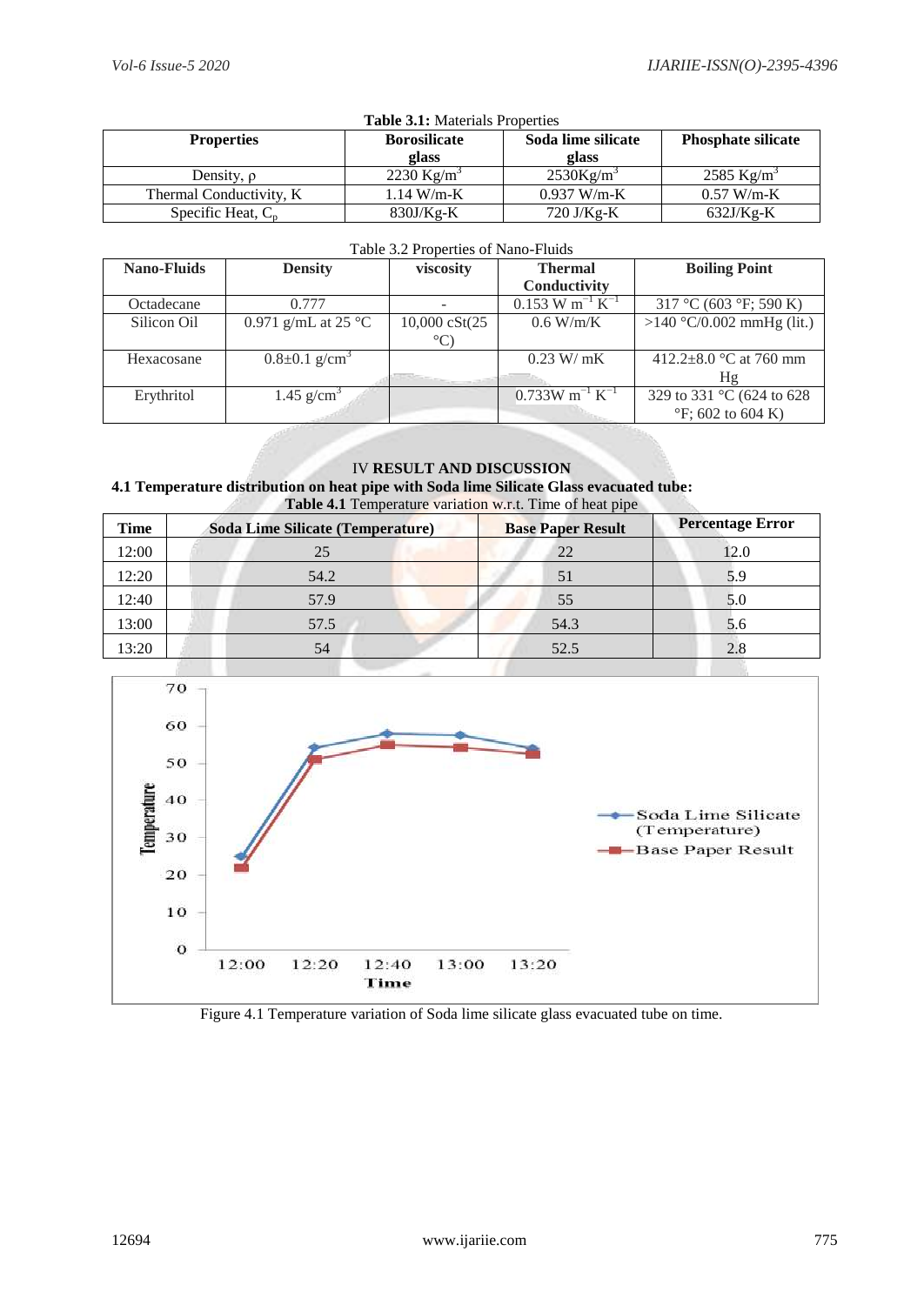

Figure 4.4 Temperature variations of heat pipe on 12:20.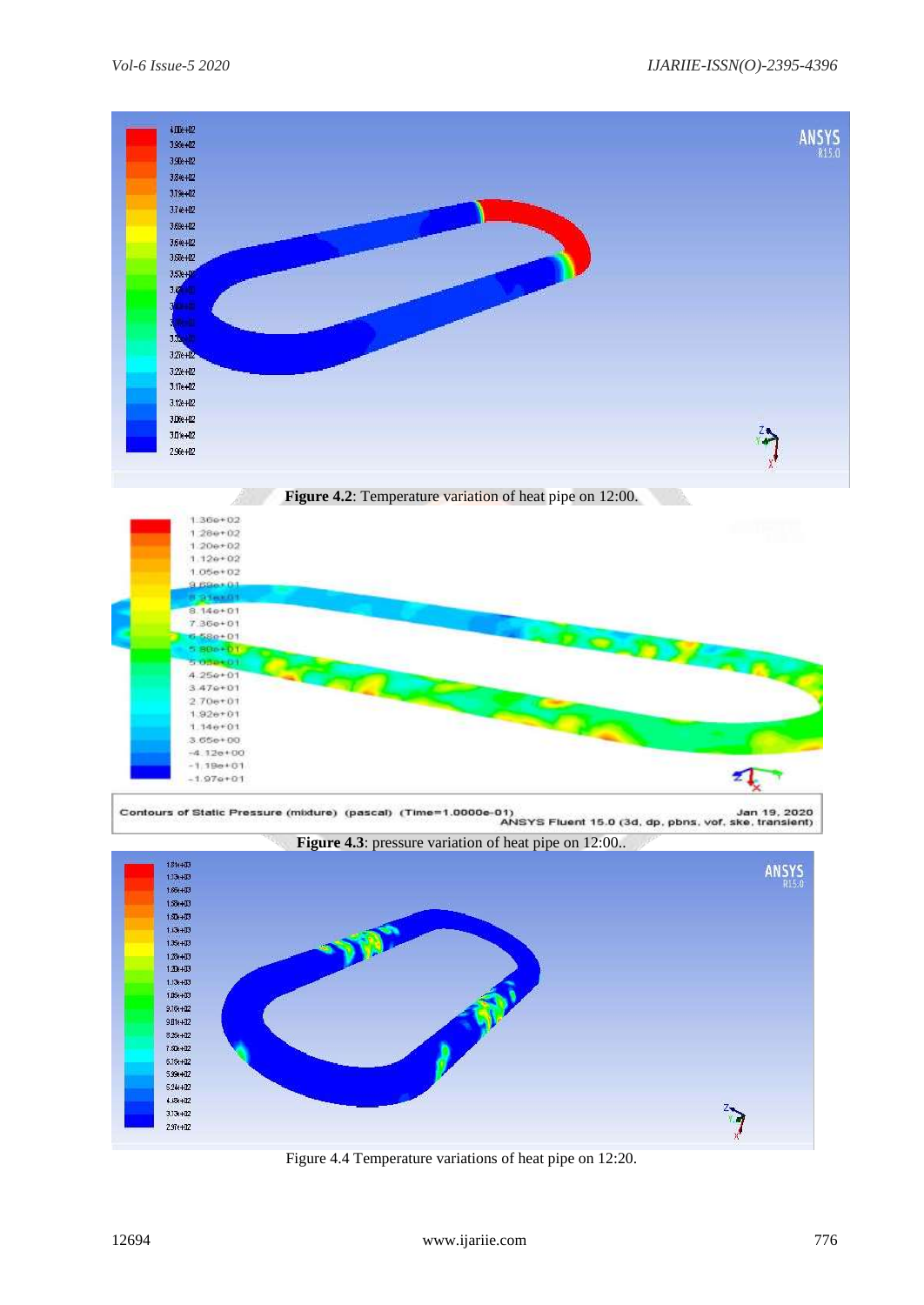

**Figure 4.7**: Temperature variations of heat pipe on 13:20.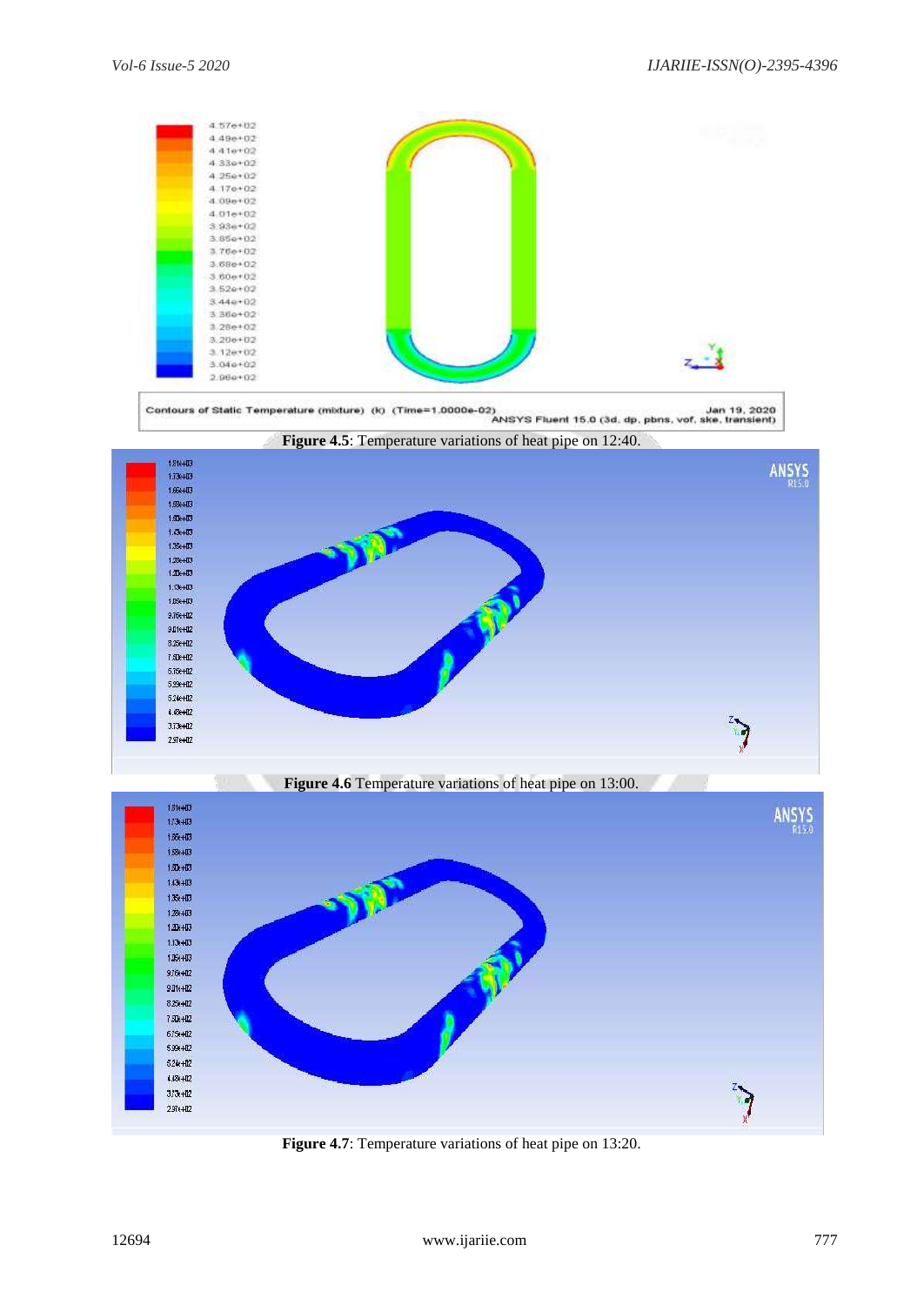| <b>Temperature variation for Soda Lime Silicate Glass</b> |             |                   |                      |                   |                   |
|-----------------------------------------------------------|-------------|-------------------|----------------------|-------------------|-------------------|
| Time                                                      | Silicon oil | <b>Octadecane</b> | <b>Tritriacotane</b> | <b>Erythrital</b> | <b>Hexacosane</b> |
| 12:00                                                     | 24.5        | 22                | 26.2                 | 28.4              | 27.1              |
| 12:20                                                     | 52.8        | 51                | 56.5                 | 59.3              | 57.4              |
| 12:40                                                     | 55.9        | 55                | 58.3                 | 59.7              | 58.9              |
| 13:00                                                     | 54.8        | 54.3              | 57.3                 | 58.8              | 58.2              |
| 13:20                                                     | 53          | 52.5              | 55                   |                   | 56                |

| Table-4.2: Overall comparison of variation in Temperature for different nanofluid with the heat pipe with |
|-----------------------------------------------------------------------------------------------------------|
| respect to Time.                                                                                          |



**Figure 4.8** Overall comparison of variation in Temperature for different nanofluid with the heat pipe with respect to Time.

# **4.2Temperature distribution on heat pipe with phosphate silicate Glass evacuated tube:**

| <b>Time</b> | phosphate Silicate (Temperature) | <b>Base Paper Result</b> | <b>Percentage Error</b> |
|-------------|----------------------------------|--------------------------|-------------------------|
| 12:00       | 23.5                             | 22                       | 6.4                     |
| 12:20       | 52.7                             | 51                       | 3.2                     |
| 12:40       | 56.8                             | 55                       | 3.2                     |
| 13:00       | 55.6                             | 54.3                     | 2.3                     |
| 13:20       | 53.1                             | 52.5                     |                         |

**Table 4.3**Temperature variation w.r.t. Time of heat pipe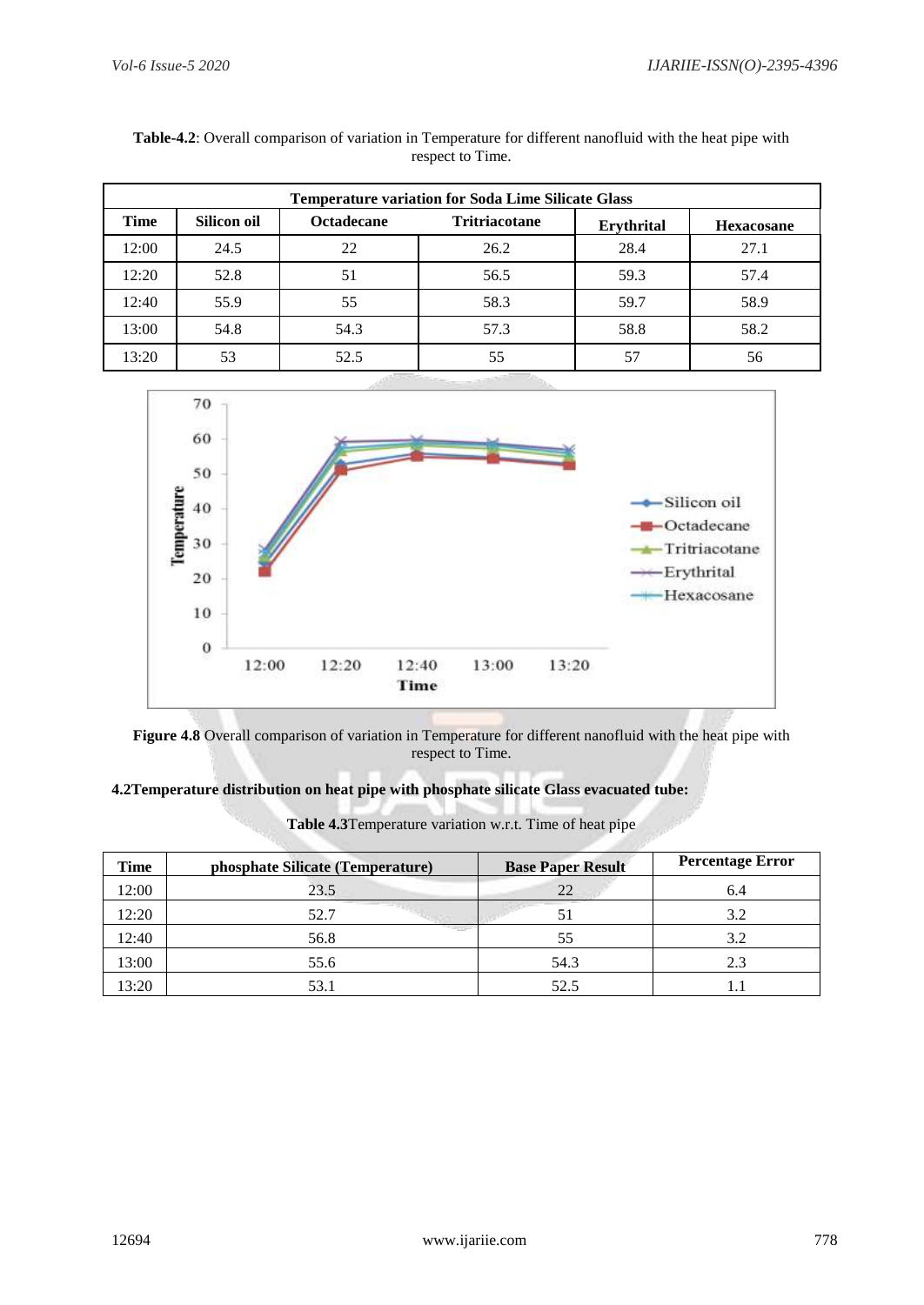

Figure 4.9 Temperature variation of phosphate silicate glass evacuated tube on time.



### **Figure 4.10** Temperature variation of heat pipe on 12:00.

Figure 4.12 Show the temperature variation on heat pipe. From the above contour plot, it is observed that nearly 296.5K of temperature was observed on heat pipe. Temperature distribution is seems to be average in phosphate silicate glass evacuated tube.

| 2.59e+04       | <b>ANSYS</b> |
|----------------|--------------|
| 2.46e+D4       |              |
| $2.32e + 114$  | R15.0        |
| 2.198404       |              |
| 2D5e+D4        |              |
| 1.91e+04       |              |
| 1.78e+04       |              |
| 1.54e+D4       |              |
| 1.50e+04       |              |
| 1.37e+04       |              |
| 1.236+04       |              |
| 1.09e+04       |              |
| 9.536+03       |              |
| 8.21e+03       |              |
| 6.85e+03       |              |
| 5.48e+03       |              |
| $4.12e + 0.3$  |              |
| 2.76e+03       |              |
| 1.396+03       |              |
| 2926+01        |              |
| $-1.33e + 1.3$ |              |
|                |              |

**Figure.4.11** Temperature variation of heat pipe on 12:20.

Figure 4.13shows the temperature at variation on heat pipe on 12.20. From the above contour plot, it is observed that nearly 325K of temperature was observed on heat pipe.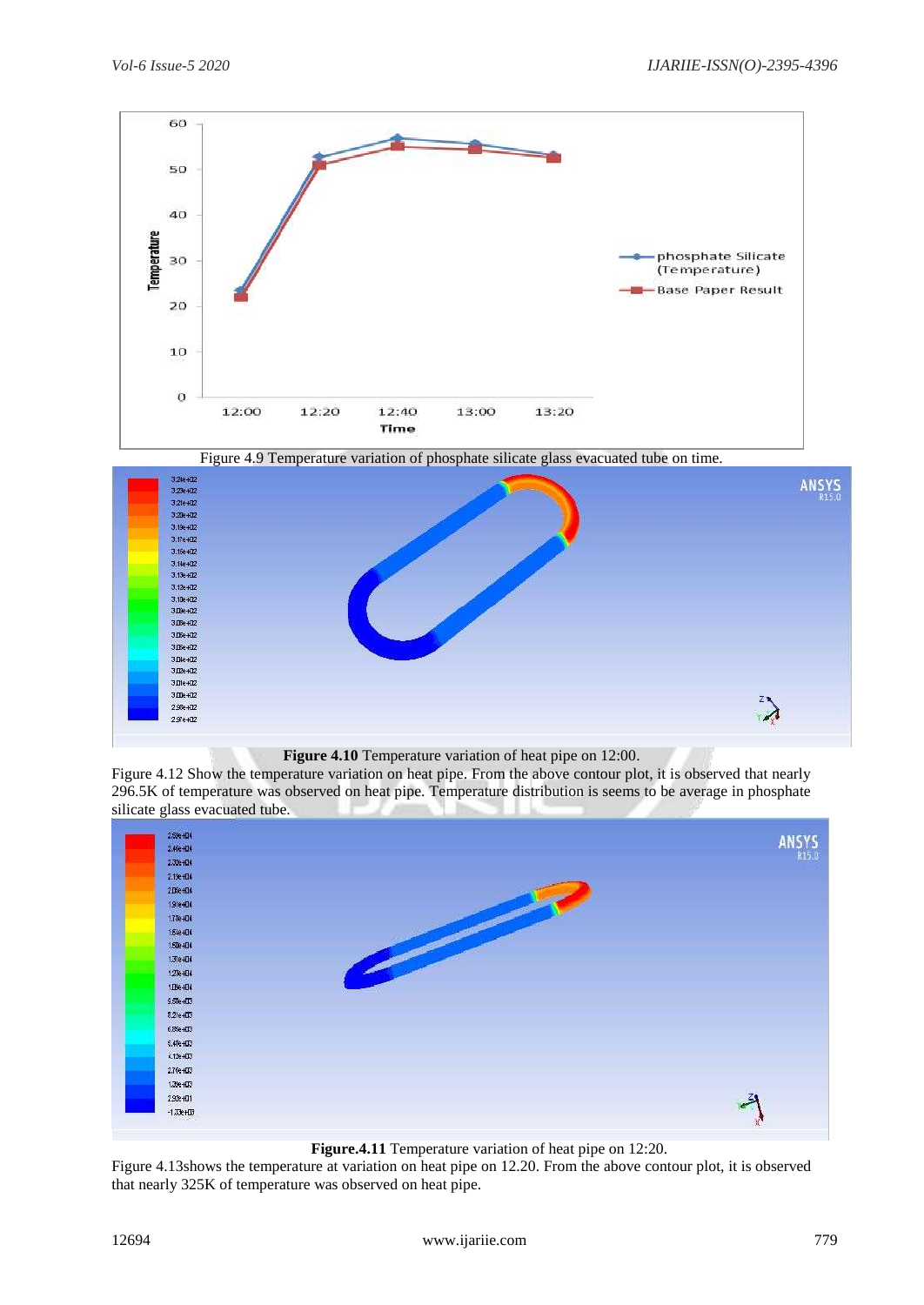| <b>Temperature</b> |                                    |                          |                                            |                                     |
|--------------------|------------------------------------|--------------------------|--------------------------------------------|-------------------------------------|
| Time               | <b>Base Paper</b><br><b>Result</b> | (Borosilicate)<br>glass) | <b>Soda Lime Silicate</b><br>(Temperature) | phosphate Silicate<br>(Temperature) |
| 12:00              | 22                                 | 23.8                     | 23.5                                       | 25                                  |
| 12:20              | 51                                 | 52.3                     | 52.7                                       | 54.2                                |
| 12:40              | 55                                 | 55.9                     | 56.8                                       | 57.9                                |
| 13:00              | 54.3                               | 54.8                     | 55.6                                       | 57.5                                |
| 13:20              | 52.5                               | 53.6                     | 53.1                                       | 54                                  |

**Table 4.4** Variation in temperature on heat pipe w.r.t. time



Figure 4.12Variation in temperature on heat pipe wr.t. time

| <b>Table-4.5:</b> Overall comparison of variation in Temperature for different nanofluid with the heat pipe with |                  |  |  |
|------------------------------------------------------------------------------------------------------------------|------------------|--|--|
|                                                                                                                  | respect to Time. |  |  |

| <b>Temperature variation for Phosphate Silicate Glass</b> |                    |                   |                      |                   |                   |
|-----------------------------------------------------------|--------------------|-------------------|----------------------|-------------------|-------------------|
| Time                                                      | <b>Silicon oil</b> | <b>Octadecane</b> | <b>Tritriacotane</b> | <b>Erythrital</b> | <b>Hexacosane</b> |
| 12:00                                                     | 23.1               | 22                | 24.2                 | 26.2              | 25.1              |
| 12:20                                                     | 52.2               | 51                | 53.4                 | 55.7              | 54.2              |
| 12:40                                                     | 56.4               | 55                | 57.2                 | 58.9              | 58.5              |
| 13:00                                                     | 55.9               | 54.3              | 56.7                 | 58.1              | 57.8              |
| 13:20                                                     | 52.8               | 52.5              | 53.9                 | 54.9              | 54.3              |



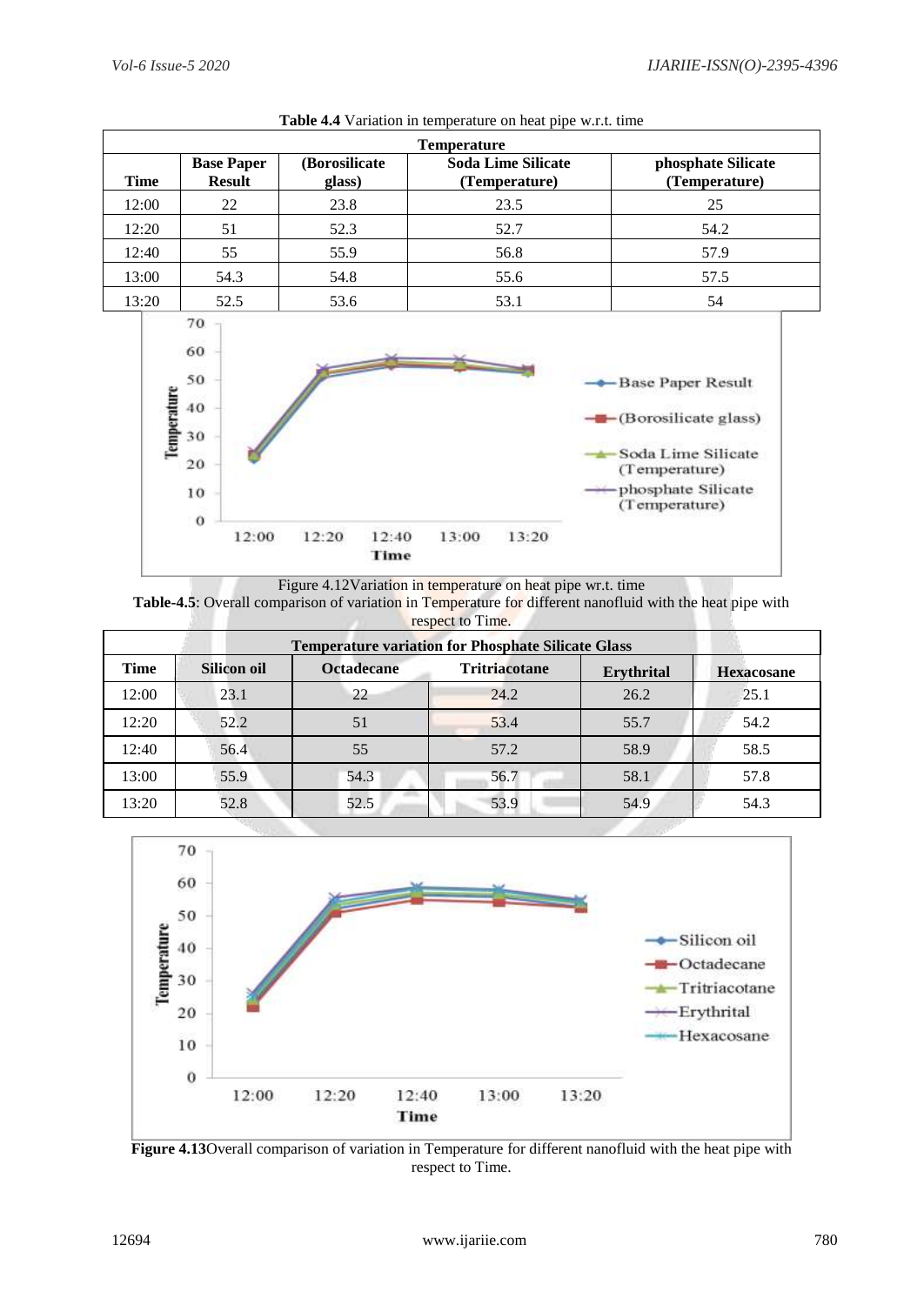## **4.3 Temperature Drop of Nano fluid**



Figure 4.14 Temperature Distribution of Different Nano fluid

Table and graph shows the higher temperature drop is Erytrithol Nano fluid comparison to different Nano fluid

of heat pipe.

# **VII CONCLUSION**

1. Computational model has been developed in UGNX 8.0 and analysis has been done in Fluent 15.0.

2. Numerical results are in good agreement with base paper results.

3. The internal consistency of the results confirms the validity of the CFD model.

4. From results, higher value of temperature is found out for different glass materials of heat pipe.

5. Soda lime silicate with copper pipe material shows more convergence than other glass materials of heat pipe (heater zone) thus result shows improvement of 6.8% average deviation on temperature.

6. Temperature distribution shows 0.73% average on simulation results than base paper results thus convergence on temperature effect is achieved.

7. Thus numerical simulation of heat pipe with respect to different glass materials with copper pipe shows an optimum result on both temperature and mass transfer.

8. From results, higher temperature drop is found out for Erytrithol Nano fluid comparison to different Nano fluid of heat pipe.

9. Our analysis found Erytritholnanofluid are higher temperature in soda lime silicate glass evacuated tube in heat pipe.

10. The combination of sodalime silicate glass with Erythritol imposes optimum configuration in temperature distribution also this combination is economical.

## **References**

1. Alexios Papadimitratos, SarvenazSobhansarbandi, Vladimir PozdinAnvarZakhidov, FatemehHassanipour, "Evacuated tube solar collectors integrated with phase change materials," Solar Energy 129 (2016) 10–19

2. M.S. Abd-Elhady M. Nasreldin, M.N. Elsheikh, "Improving the performance of evacuated tube heat pipe collectors using oil and foamed metals," Ain Shams Engineering Journal xxx (2017) xxx–xxx.